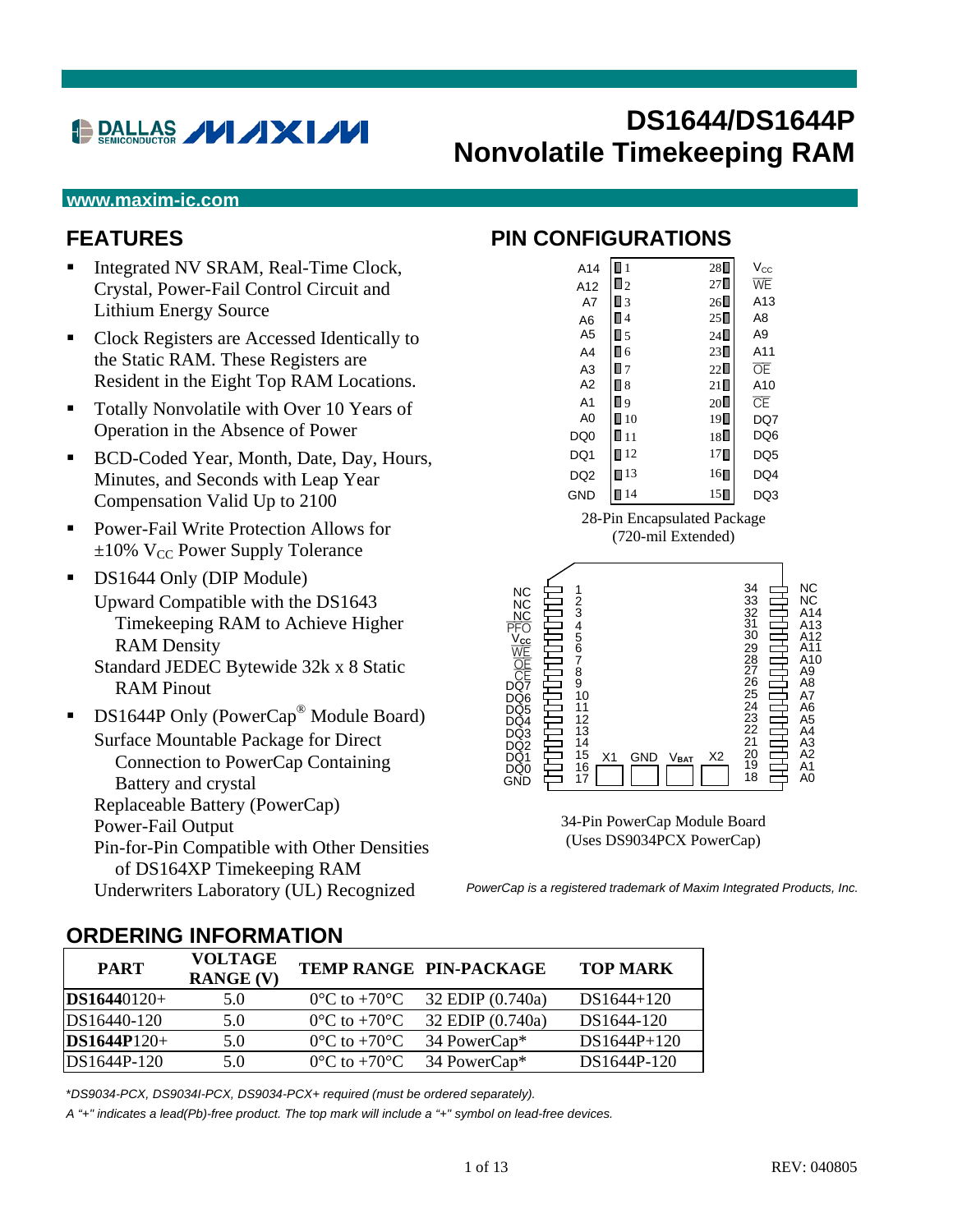#### **PIN DESCRIPTION**

| PIN                      |                | <b>NAME</b>             | <b>FUNCTION</b>                                                     |  |  |  |  |
|--------------------------|----------------|-------------------------|---------------------------------------------------------------------|--|--|--|--|
| <b>PDIP</b>              | PowerCap       |                         |                                                                     |  |  |  |  |
| $\mathbf{1}$             | 32             | A14                     |                                                                     |  |  |  |  |
| $\overline{c}$           | 30             | A12                     |                                                                     |  |  |  |  |
| $\overline{3}$           | 25             | A7                      |                                                                     |  |  |  |  |
| $\overline{4}$           | 24             | A <sub>6</sub>          |                                                                     |  |  |  |  |
| $\overline{5}$           | 23             | A <sub>5</sub>          | <b>Address Input</b>                                                |  |  |  |  |
| 6                        | 22             | A4                      |                                                                     |  |  |  |  |
| $\overline{7}$           | 21             | A3                      |                                                                     |  |  |  |  |
| $\,8\,$                  | 20             | A2                      |                                                                     |  |  |  |  |
| $\overline{9}$           | 19             | A1                      |                                                                     |  |  |  |  |
| 10                       | 18             | A <sub>0</sub>          |                                                                     |  |  |  |  |
| 11                       | 16             | DQ0                     |                                                                     |  |  |  |  |
| 12                       | 15             | DQ1                     | Data Input/Output                                                   |  |  |  |  |
| 13                       | 14             | DQ <sub>2</sub>         |                                                                     |  |  |  |  |
| 14                       | 17             | <b>GND</b>              | Ground                                                              |  |  |  |  |
| 15                       | 13             | DQ3                     |                                                                     |  |  |  |  |
| 16                       | 12             | DQ4                     |                                                                     |  |  |  |  |
| 17                       | 11             | DQ5                     | Data Input/Output                                                   |  |  |  |  |
| 18                       | 10             | DQ6                     |                                                                     |  |  |  |  |
| 19                       | 9              | DQ7                     |                                                                     |  |  |  |  |
| 20                       | $\overline{8}$ | CE                      | Active Low Chip-Enable Input                                        |  |  |  |  |
| 21                       | 28             | A10                     | <b>Address Input</b>                                                |  |  |  |  |
| 22                       | $\overline{7}$ | <b>OE</b>               | Active Low Output-Enable Input                                      |  |  |  |  |
| 23                       | 29             | A11                     |                                                                     |  |  |  |  |
| 24                       | 27             | A <sub>9</sub>          |                                                                     |  |  |  |  |
| 25                       | 26             | A8                      | Address Input                                                       |  |  |  |  |
| 26                       | 31             | A13                     |                                                                     |  |  |  |  |
| $\overline{27}$          | 6              | $\overline{\text{WE}}$  | Active-Low Write-Enable Input                                       |  |  |  |  |
| 28                       | 5              | $V_{\underline{CC}}$    | Power-Supply Input                                                  |  |  |  |  |
| $\overline{\phantom{0}}$ | $\overline{4}$ | $\overline{\text{RST}}$ | Active-Low Reset Output, Open Drain. Requires a pullup resistor for |  |  |  |  |
|                          |                |                         | proper operation.                                                   |  |  |  |  |
| $\overline{\phantom{a}}$ | 1-3,33,34      | $\rm NC$                | No Connection                                                       |  |  |  |  |
|                          |                | X1, X2,                 | Crystal Connection V <sub>BAT</sub> Battery Connection              |  |  |  |  |
|                          |                | $V_{\text{BAT}}$        |                                                                     |  |  |  |  |

# **DESCRIPTION**

The DS1644 is a 32k x 8 nonvolatile static RAM with a full function real time clock, which are both accessible in a byte-wide format. The nonvolatile timekeeping RAM is functionally equivalent to any JEDEC standard 32k x 8 SRAM. The device can also be easily substituted for ROM, EPROM and EEPROM, providing read/write nonvolatility and the addition of the real time clock function. The real time clock information resides in the eight uppermost RAM locations. The RTC registers contain year, month, date, day, hours, minutes, and seconds data in 24-hour BCD format. Corrections for the day of the month and leap year are made automatically. The RTC clock registers are double-buffered to avoid access of incorrect data that can occur during clock update cycles. The double-buffered system also prevents time loss as the timekeeping countdown continues unabated by access to time register data. The DS1644 also contains its own power-fail circuitry, which deselects the device when the  $V_{CC}$  supply is in an out-oftolerance condition. This feature prevents loss of data from unpredictable system operation brought on by low  $V_{CC}$  as errant access and update cycles are avoided.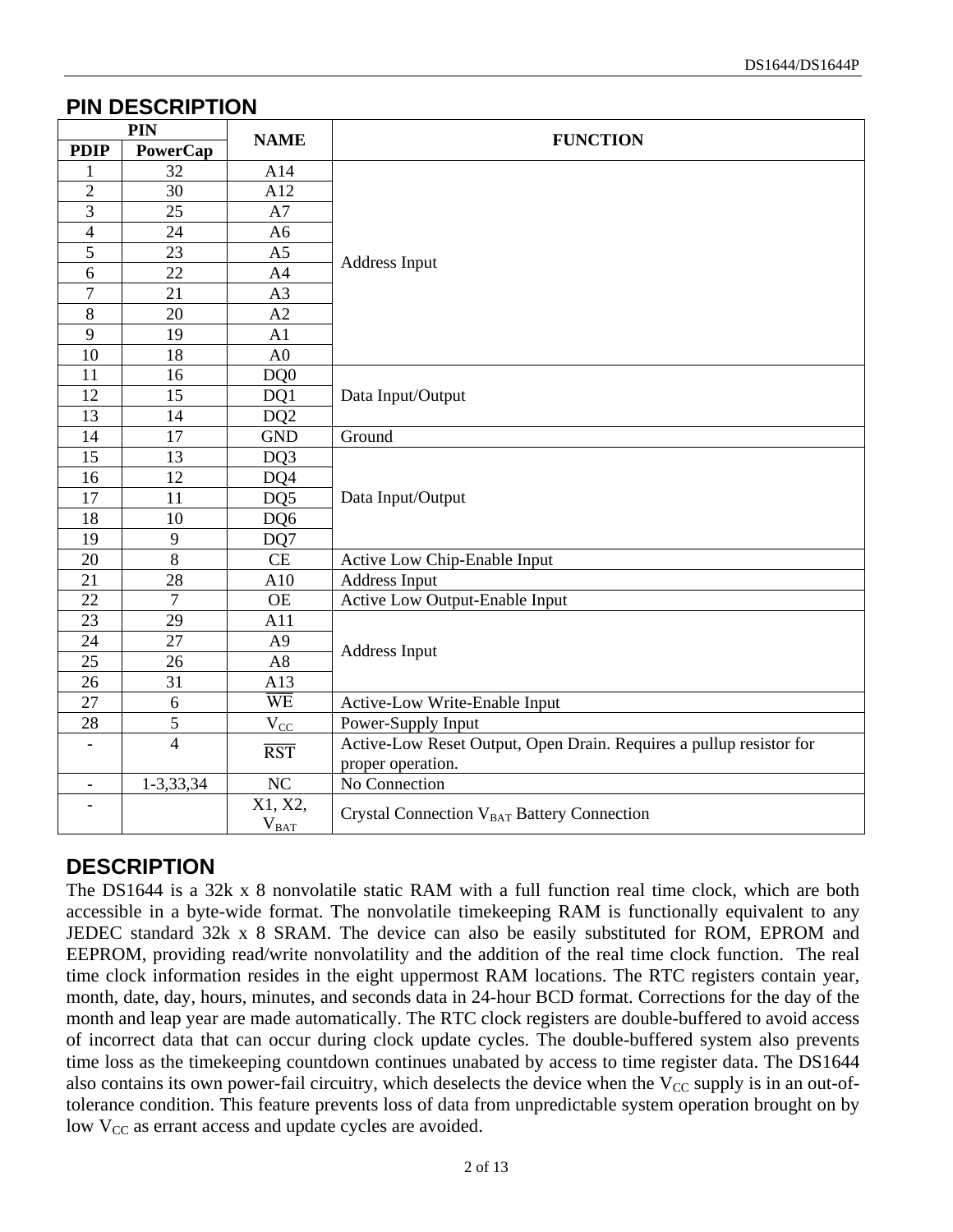### **PACKAGES**

The DS1644 is available in two packages (28-pin DIP and 34-pin PowerCap module). The 28-pin DIP style module integrates the crystal, lithium energy source, and silicon all in one package. The 34-pin PowerCap Module Board is designed with contacts for connection to a separate PowerCap (DS9034PCX) that contains the crystal and battery. This design allows the PowerCap to be mounted on top of the DS1644P after the completion of the surface-mount process. Mounting the PowerCap after the surface mount process prevents damage to the crystal and battery due to the high temperatures required for solder reflow. The PowerCap is keyed to prevent reverse insertion. The PowerCap Module Board and PowerCap are ordered separately and shipped in separate containers. The part number for the PowerCap is DS9034PCX.

# **CLOCK OPERATIONS—READING THE CLOCK**

While the double-buffered register structure reduces the chance of reading incorrect data, internal updates to the DS1644 clock registers should be halted before clock data is read to prevent reading of data in transition. However, halting the internal clock register updating process does not affect clock accuracy. Updating is halted when a 1 is written into the read bit, the 7th most significant bit in the control register. As long as a 1 remains in that position, updating is halted. After a halt is issued, the registers reflect the count, that is day, date, and time that was present at the moment the halt command was issued. However, the internal clock registers of the double-buffered system continue to update so that the clock accuracy is not affected by the access of data. All of the DS1644 registers are updated simultaneously after the clock status is reset. Updating is within a second after the read bit is written to 0.

#### CLOCK<br>REGISTERS OSCILLATOR AND<br>CLOCK COUNTDOWN<br>CHAIN  $\overline{CE}$ WE  $\overline{OF}$ 32K X 8<br>NV SRAM  $\overline{PFO}$  $A0 - A14$ POWER MONITOR SWITCHING, AND DQ0-DQ7

# **DS1644 BLOCK DIAGRAM** Figure 1

#### **DS1644 TRUTH TABLE** Table 1

| $\mathbf{V}_{\mathrm{CC}}$ | CЕ           | OE           | WE              | <b>MODE</b>     | <b>DQ</b>       | <b>POWER</b>          |
|----------------------------|--------------|--------------|-----------------|-----------------|-----------------|-----------------------|
|                            | $\rm V_{IH}$ | X            | X               | <b>DESELECT</b> | HIGH-Z          | <b>STANDBY</b>        |
|                            | X            | X            | X               | <b>DESELECT</b> | HIGH-Z          | <b>STANDBY</b>        |
| $5V \pm 10\%$              | $\rm V_{II}$ | X            | $\rm V_{II}$    | <b>WRITE</b>    | <b>DATA IN</b>  | <b>ACTIVE</b>         |
|                            | $V_{IL}$     | $V_{IL}$     | V <sub>IH</sub> | <b>READ</b>     | <b>DATA OUT</b> | <b>ACTIVE</b>         |
|                            | $\rm V_{II}$ | $\rm V_{IH}$ | V <sub>IH</sub> | <b>READ</b>     | HIGH-Z          | <b>ACTIVE</b>         |
| <4.5V>V <sub>BAT</sub>     | X            | X            | X               | <b>DESELECT</b> | HIGH-Z          | <b>CMOS STANDBY</b>   |
| $<$ V <sub>BAT</sub>       | X            | X            | X               | <b>DESELECT</b> | HIGH-Z          | <b>DATA RETENTION</b> |
|                            |              |              |                 |                 |                 | <b>MODE</b>           |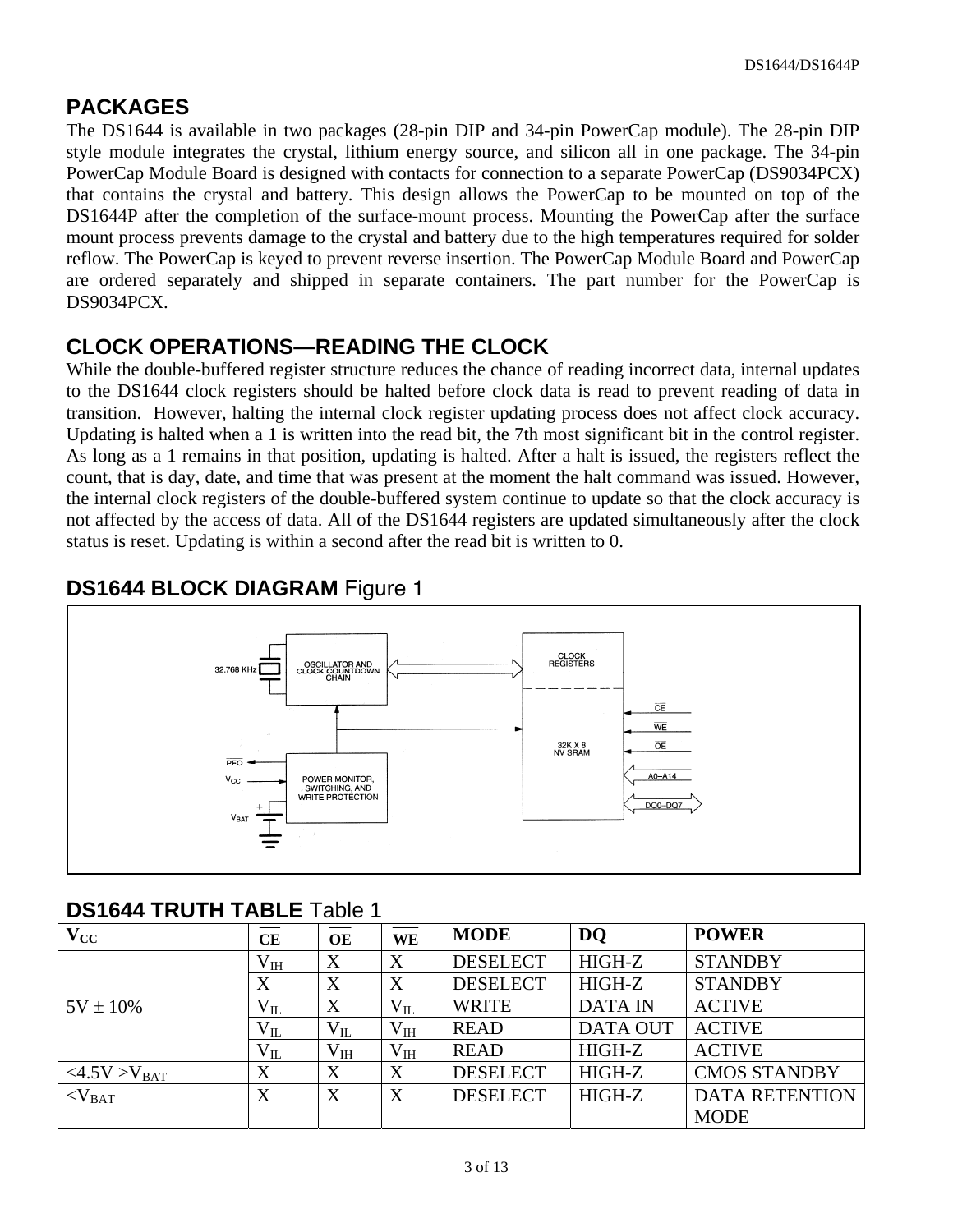#### **SETTING THE CLOCK**

The MSB Bit, (B7) of the control register is the write bit. Setting the write bit to a 1, like the read bit, halts updates to the DS1644 registers. The user can then load them with the correct day, date and time data in 24-hour BCD format. Resetting the write bit to a 0 then transfers those values to the actual clock counters and allows normal operation to resume.

# **STOPPING AND STARTING THE CLOCK OSCILLATOR**

The clock oscillator may be stopped at any time. To increase the shelf life, the oscillator can be turned off to minimize current drain from the battery. The OSC bit is the MSB for the seconds registers. Setting it to a 1 stops the oscillator.

#### **FREQUENCY TEST BIT**

Bit 6 of the day byte is the frequency test bit. When the frequency test bit is set to logic 1 and the oscillator is running, the LSB of the seconds register will toggle at 512 Hz. When the seconds register is being read, the DO0 line will toggle at the 512 Hz frequency as long as conditions for access remain valid

(i.e., CE low, OE low, and address for seconds register remain valid and stable).

# **CLOCK ACCURACY (DIP MODULE)**

The DS1644 is guaranteed to keep time accuracy to within  $\pm 1$  minute per month at 25 $\degree$ C. The RTC is calibrated at the factory by Dallas Semiconductor using nonvolatile tuning elements, and does not require additional calibration. For this reason, methods of field clock calibration are not available and not necessary. Clock accuracy is also affected by the electrical environment and caution should be taken to place the RTC in the lowest level EMI section of the PCB layout. For additional information please see application note 58.

# **CLOCK ACCURACY (POWERCAP MODULE)**

The DS1644 and DS9034PCX are each individually tested for accuracy. Once mounted together, the module will typically keep time accuracy to within  $\pm 1.53$  minutes per month (35 ppm) at 25<sup>o</sup>C. Clock accuracy is also affected by the electrical environment and caution should be taken to place the RTC in the lowest level EMI section of the PCB layout. For additional information please see application note 58.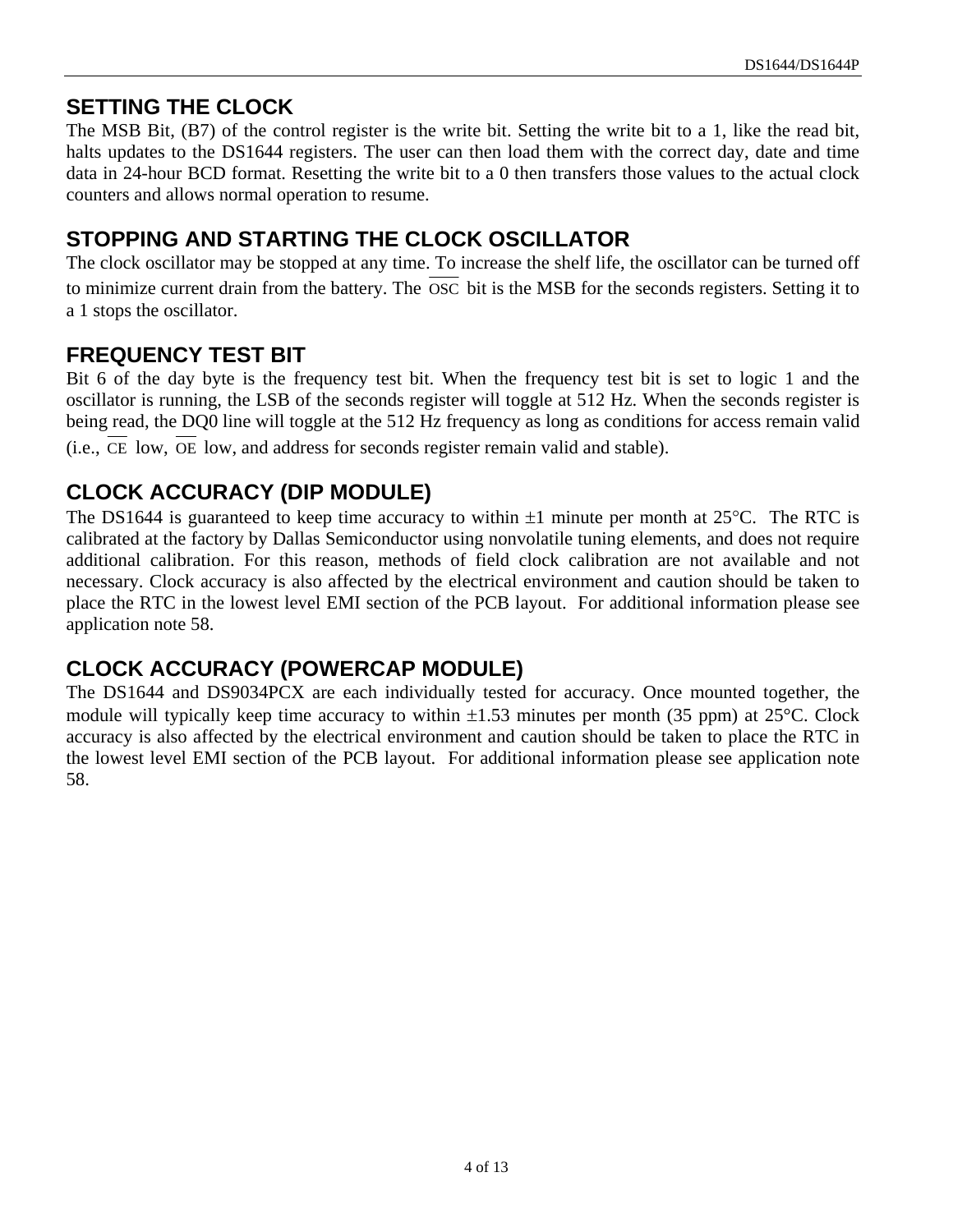| <b>DATA</b><br><b>ADDRESS</b> |                |           |                          |       |       | <b>FUNCTION</b> |       |                  |         |           |
|-------------------------------|----------------|-----------|--------------------------|-------|-------|-----------------|-------|------------------|---------|-----------|
|                               | B <sub>7</sub> | $B_6$     | B <sub>5</sub>           | $B_4$ | $B_3$ | B <sub>2</sub>  | $B_1$ | $\mathbf{B}_{0}$ |         |           |
| 7FFF                          |                |           |                          |       |       |                 |       |                  | Year    | $00-99$   |
| 7FFE                          | X              | X         | X                        |       |       |                 |       |                  | Month   | $01-12$   |
| 7FFD                          | $\rm X$        | X         | $\overline{\phantom{a}}$ |       |       |                 |       |                  | Date    | 01-31     |
| 7FFC                          | X              | <b>FT</b> | X                        | X     | X     |                 |       |                  | Day     | $01 - 07$ |
| 7FFB                          | X              | X         |                          |       |       |                 |       |                  | Hour    | $00 - 23$ |
| 7FFA                          | X              |           |                          |       |       |                 |       |                  | Minutes | $00 - 59$ |
| 7FF9                          | <b>OSC</b>     |           |                          |       |       |                 |       |                  | Seconds | $00-59$   |
| <b>7FF8</b>                   | W              | R         | X                        | X     | X     | X               | X     | X                | Control | A         |

#### **DS1644 REGISTER MAP—BANK1** Table 2

 $\overline{OSC}$  = STOP BIT R = READ BIT FT = FREQUENCY TEST  $W = WR$ ITE BIT  $X = UNUSED$ 

*Note: All indicated "X" bits are unused but must be set to "0" during write cycles to ensure proper clock operation.* 

# **RETRIEVING DATA FROM RAM OR CLOCK**

The DS1644 is in the read mode whenever WE (write enable) is high, and CE (chip enable) is low. The device architecture allows ripple-through access to any of the address locations in the NV SRAM. Valid data will be available at the DQ pins within  $t_{AA}$  after the last address input is stable, providing that the CE and OE access times and states are satisfied. If CE or OE access times are not met, valid data will be available at the latter of chip enable access ( $t_{CEA}$ ) or at output enable access time ( $t_{OEA}$ ). The state of the data input/output pins (DQ) is controlled by  $CE$  and  $OE$ . If the outputs are activated before  $t_{AA}$ , the data lines are driven to an intermediate state until  $t_{AA}$ . If the address inputs are changed while CE and OE remain valid, output data will remain valid for output data hold time  $(t<sub>OH</sub>)$  but will then go indeterminate until the next address access.

# **WRITING DATA TO RAM OR CLOCK**

The DS1644 is in the write mode whenever WE and CE are in their active state. The start of a write is referenced to the latter occurring high to low transition of WE or CE . The addresses must be held valid throughout the cycle. CE or WE must return inactive for a minimum of  $t_{WR}$  prior to the initiation of another read or write cycle. Data in must be valid t<sub>DS</sub> prior to the end of write and remain valid for t<sub>DH</sub> afterward. In a typical application, the OE signal will be high during a write cycle. However, OE can be active provided that care is taken with the data bus to avoid bus contention. If OE is low prior to WE transitioning low the data bus can become active with read data defined by the address inputs. A low transition on WE will then disable the outputs t<sub>WEZ</sub> after WE goes active.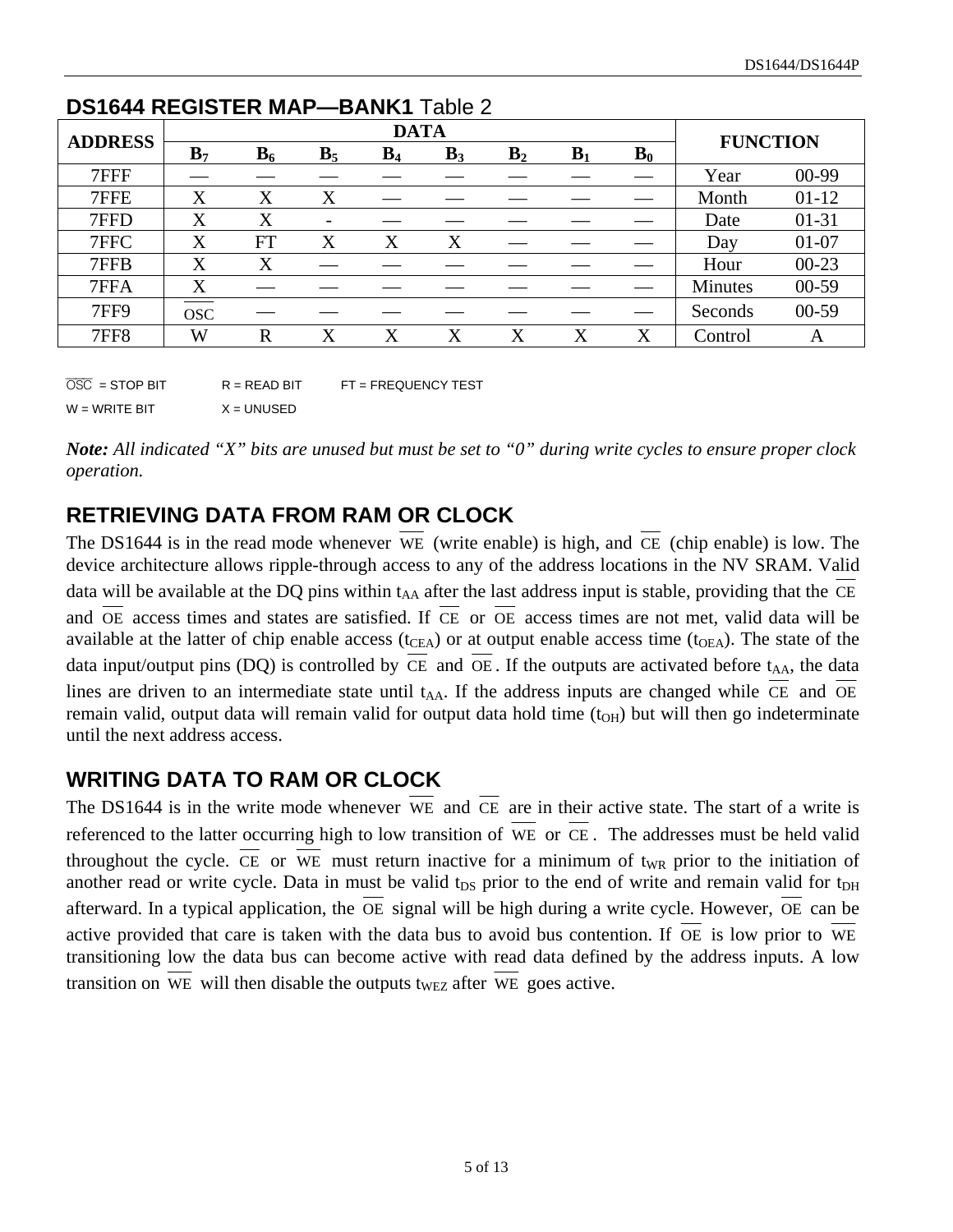#### **DATA RETENTION MODE**

When  $V_{CC}$  is within nominal limits ( $V_{CC} > 4.5$  volts) the DS1644 can be accessed as described above with read or write cycles. However, when  $V_{CC}$  is below the power-fail point  $V_{PF}$  (point at which write protection occurs) the internal clock registers and RAM are blocked from access. This is accomplished internally by inhibiting access via the  $\overline{CE}$  signal. At this time the power-fail output signal ( $\overline{PPO}$ ) will be driven active low and will remain active until  $V_{CC}$  returns to nominal levels. When  $V_{CC}$  falls below the level of the internal battery supply, power input is switched from the  $V_{CC}$  pin to the internal battery and clock activity, RAM, and clock data are maintained from the battery until  $V_{CC}$  is returned to nominal level.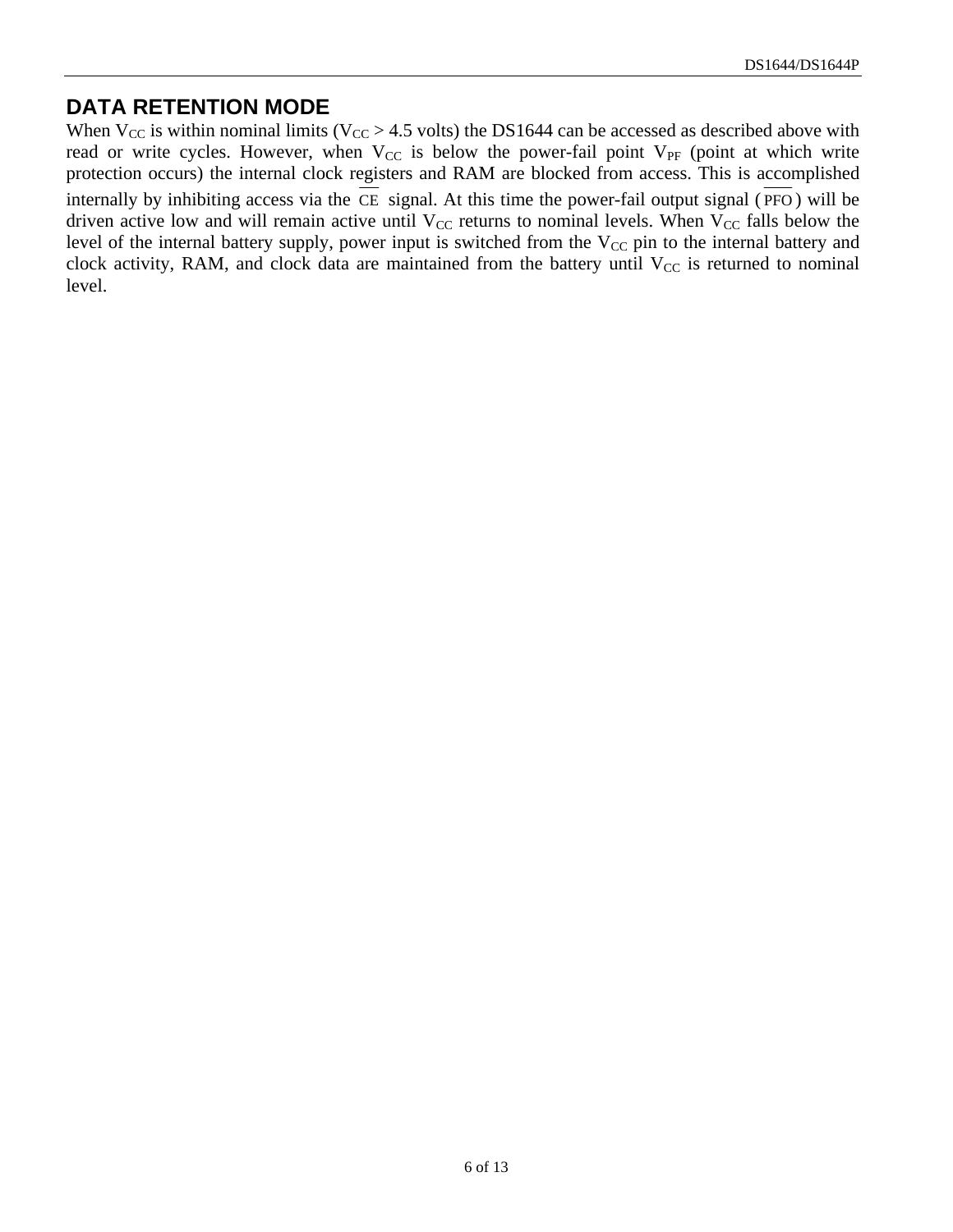# **ABSOLUTE MAXIMUM RATINGS**

| See IPC/JEDEC Standard J-STD-020A for Surface-Mount Devices |
|-------------------------------------------------------------|

*This is a stress rating only and functional operation of the device at these or any other conditions above those indicated in the operation sections of this specification is not implied. Exposure to absolute maximum rating conditions for extended periods of time may affect reliability.* 

#### **OPERATING RANGE**

| <b>RANGE</b> | <b>TEMPERATURE</b>                               | $\alpha$    |
|--------------|--------------------------------------------------|-------------|
| Commercial   | $0^{\circ}$ C to +70 $^{\circ}$ C, Noncondensing | $5V + 10\%$ |

# **RECOMMENDED DC OPERATING CONDITIONS** (Over the Operating Range)

| <b>PARAMETER</b>           | <b>SYMBOL</b> | <b>MIN</b>      | TVP | <b>MAX</b>    | <b>UNITS</b> | . .<br><b>NOTES</b> |
|----------------------------|---------------|-----------------|-----|---------------|--------------|---------------------|
| <b>Supply Voltage</b>      | V CC          | 4.5             |     | ر. ر          |              |                     |
| Logic 1 Voltage All Inputs | V TH          | $\Omega$<br>2.Z |     | $V_{CC}$ +0.3 |              |                     |
| Logic 0 Voltage All Inputs | $V_{IL}$      | $-0.3$          |     | $\rm 0.8$     |              |                     |

| DC ELECTRICAL CHARACTERISTICS                |               |            |            | (Over the Operating Range) |              |              |
|----------------------------------------------|---------------|------------|------------|----------------------------|--------------|--------------|
| <b>PARAMETER</b>                             | <b>SYMBOL</b> | <b>MIN</b> | <b>TYP</b> | <b>MAX</b>                 | <b>UNITS</b> | <b>NOTES</b> |
| Average V <sub>CC</sub> Power Supply Current | $I_{CC1}$     |            |            | 75                         | mA           | 3            |
| TTL Standby Current ( $CE = V_{IH}$ )        | $I_{CC2}$     |            |            | 6                          | mA           | 3            |
| CMOS Standby Current ( $CE = V_{CC}$ -       | $I_{CC3}$     |            |            | 4.0                        | mA           | 3            |
| 0.2V                                         |               |            |            |                            |              |              |
| Input Leakage Current (any input)            | $\rm I_{IL}$  | $-1$       |            | $+1$                       | μA           |              |
| <b>Output Leakage Current</b>                | $I_{OL}$      | $-1$       |            | $+1$                       | $\mu A$      |              |
| Output Logic 1 Voltage                       | $\rm V_{OH}$  | 2.4        |            |                            | V            |              |
| $(I_{OUT} = -1.0$ mA)                        |               |            |            |                            |              |              |
| Output Logic 0 Voltage                       | $V_{OL}$      |            |            | 0.4                        | V            |              |
| $(I_{OUT} = +2.1$ mA)                        |               |            |            |                            |              |              |
| Power-Fail Voltage                           | $\rm V_{PF}$  | 4.0        |            | 4.5                        | $\mathbf{V}$ |              |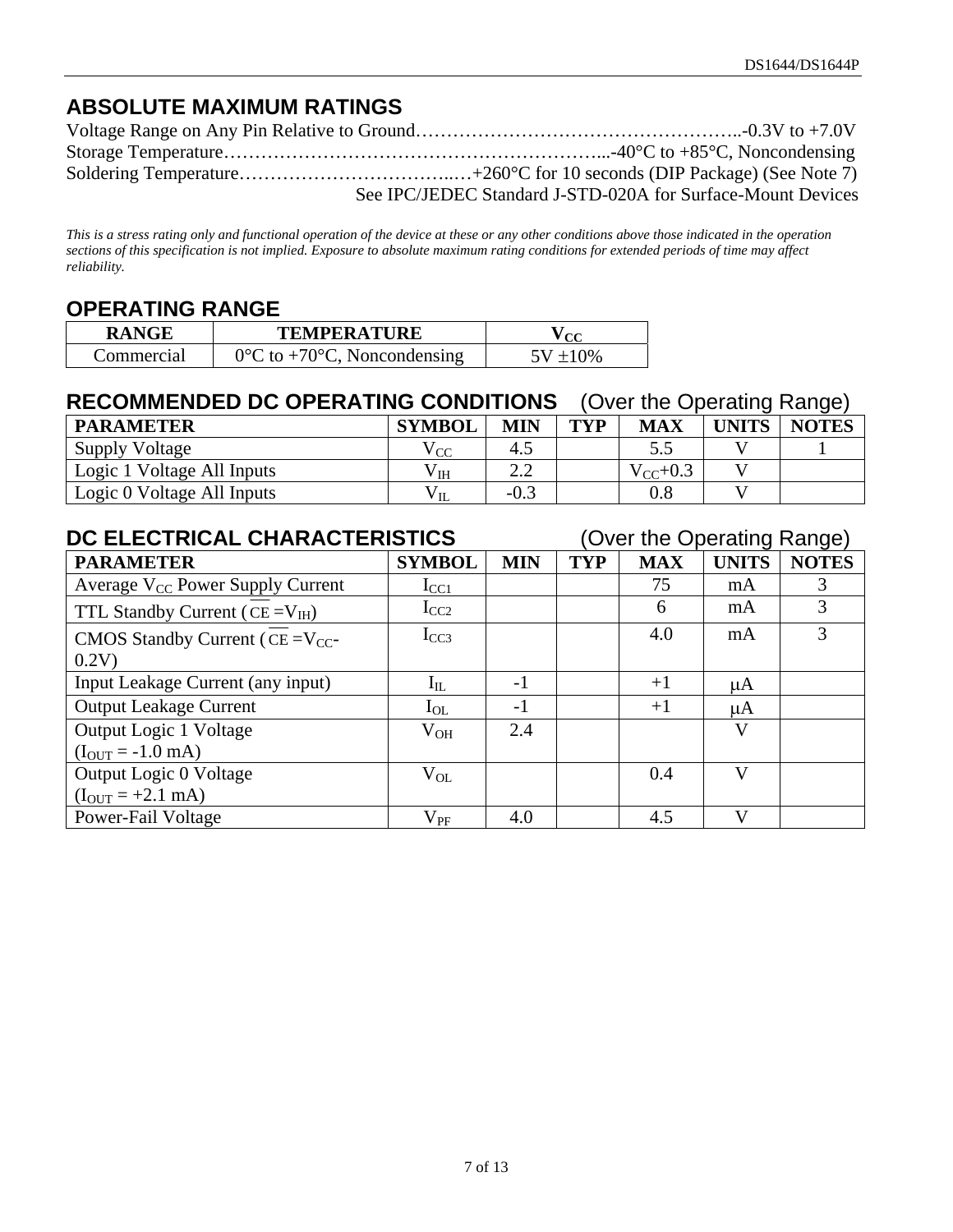| AC ELECTRICAL CHARACTERISTICS      |                  |                                          | (Over the Operating Range) |            |               |              |
|------------------------------------|------------------|------------------------------------------|----------------------------|------------|---------------|--------------|
| <b>PARAMETER</b>                   | <b>SYMBOL</b>    | <b>MIN</b>                               | <b>TYP</b>                 | <b>MAX</b> | <b>UNITS</b>  | <b>NOTES</b> |
| Read Cycle Time                    | $t_{RC}$         | 120                                      |                            |            | ns            |              |
| <b>Address Access Time</b>         | $t_{AA}$         |                                          |                            | 120        | ns            |              |
| CE Access Time                     | $t_{\text{CEA}}$ |                                          |                            | 120        | ns            |              |
| CE Data Off Time                   | t <sub>CEZ</sub> |                                          |                            | 40         | ns            |              |
| <b>Output Enable Access Time</b>   | $t_{OEA}$        |                                          |                            | 100        | ns            |              |
| <b>Output Enable Data Off Time</b> | $t_{OEZ}$        |                                          |                            | 40         | ns            |              |
| Output Enable to DQ Low-Z          | $t_{\rm OEL}$    | 5                                        |                            |            | ns            |              |
| CE to DQ Low-Z                     | $t_{\text{CEL}}$ | 5                                        |                            |            | ns            |              |
| <b>Output Hold from Address</b>    | $t_{OH}$         | 5                                        |                            |            | ns            |              |
| Write Cycle Time                   | twc              | 120                                      |                            |            | ns            |              |
| <b>Address Setup Time</b>          | $t_{AS}$         | $\overline{0}$                           |                            |            | ns            |              |
| CE Pulse Width                     | t <sub>CEW</sub> | 100                                      |                            |            | <sub>ns</sub> |              |
| Address Hold from End of Write     | $t_{\rm AH1}$    | 5                                        |                            |            | ns            | 5            |
|                                    | $t_{\rm AH2}$    | 30<br>ns<br>75<br>ns<br>t <sub>WEW</sub> |                            | 6          |               |              |
| Write Pulse Width                  |                  |                                          |                            |            |               |              |
| WE Data Off Time                   | t <sub>WEZ</sub> |                                          |                            | 40         | <sub>ns</sub> |              |
| WE or CE Inactive Time             | $t_{WR}$         | 10                                       |                            |            | ns            |              |
| Data Setup Time                    | $t_{DS}$         | 85                                       |                            |            | ns            |              |
| Data Hold Time High                | $t_{DH1}$        | $\overline{0}$                           |                            |            | ns            | 5            |
|                                    | t <sub>DH2</sub> | 15                                       |                            |            | ns            | 6            |

# **AC TEST CONDITIONS**<br> **Input Levels:** 0V to 3V

Input Levels: Transition Times: 5 ns

# **CAPACITANCE**  $(T_A = +25^{\circ}C)$

| <b>PARAMETER</b>                    | <b>SYMBOL</b>      | <b>MIN</b> | <b>TYP</b> | <b>MAX</b> | UNITS | <b>NOTES</b> |
|-------------------------------------|--------------------|------------|------------|------------|-------|--------------|
| Capacitance on all pins (except DQ) |                    |            |            |            | рF    |              |
| Capacitance on DQ pins              | $\mathsf{\cup DO}$ |            |            |            | pF    |              |

#### **AC ELECTRICAL CHARACTERISTICS (POWER-UP/DOWN TIMING)** (Over the Operating Range)

| (FUWER"UF/LUWIN HIVIINU)                            | Over the Operating Nange) |            |            |            |              |              |
|-----------------------------------------------------|---------------------------|------------|------------|------------|--------------|--------------|
| <b>PARAMETER</b>                                    | <b>SYMBOL</b>             | <b>MIN</b> | <b>TYP</b> | <b>MAX</b> | <b>UNITS</b> | <b>NOTES</b> |
| CE or WE at $V_{IH}$ before Power Down              | tp <sub>D</sub>           | $_{0}$     |            |            | $\mu$ s      |              |
| $V_{PF}$ (Max) to $V_{PF}$ (Min) $V_{CC}$ Fall Time | $t_{\rm F}$               | 300        |            |            | $\mu$ s      |              |
| $V_{PF}$ (Min) to $V_{SO}$ $V_{CC}$ Fall Time       | $\mathrm{t_{FB}}$         | 10         |            |            | $\mu$ s      |              |
| $V_{SO}$ to $V_{PF}$ (Min) $V_{CC}$ Rise Time       | $t_{RB}$                  |            |            |            | $\mu$ s      |              |
| $V_{PF}$ (Min) to $V_{PF}$ (Max) $V_{CC}$ Rise Time | $t_{R}$                   | 0          |            |            | $\mu$ s      |              |
| Power-Up                                            | $t_{REC}$                 | 15         |            | 35         | ms           |              |
| <b>Expected Data Retention Time</b>                 | $t_{\rm DR}$              | 10         |            |            | years        | 4            |
| (Oscillator On)                                     |                           |            |            |            |              |              |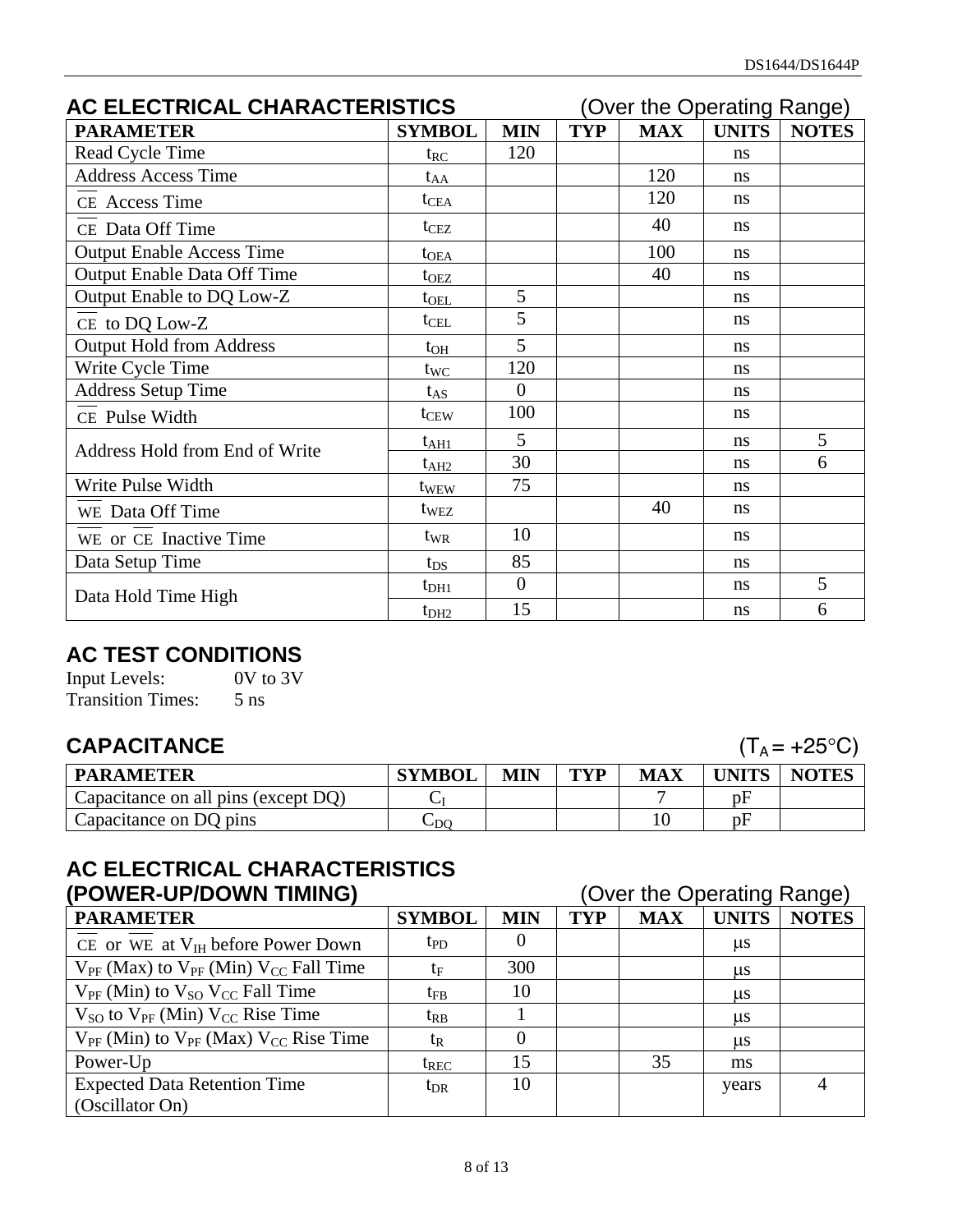# **DS1644 READ CYCLE TIMING**



# **DS1644 WRITE CYCLE TIMING**

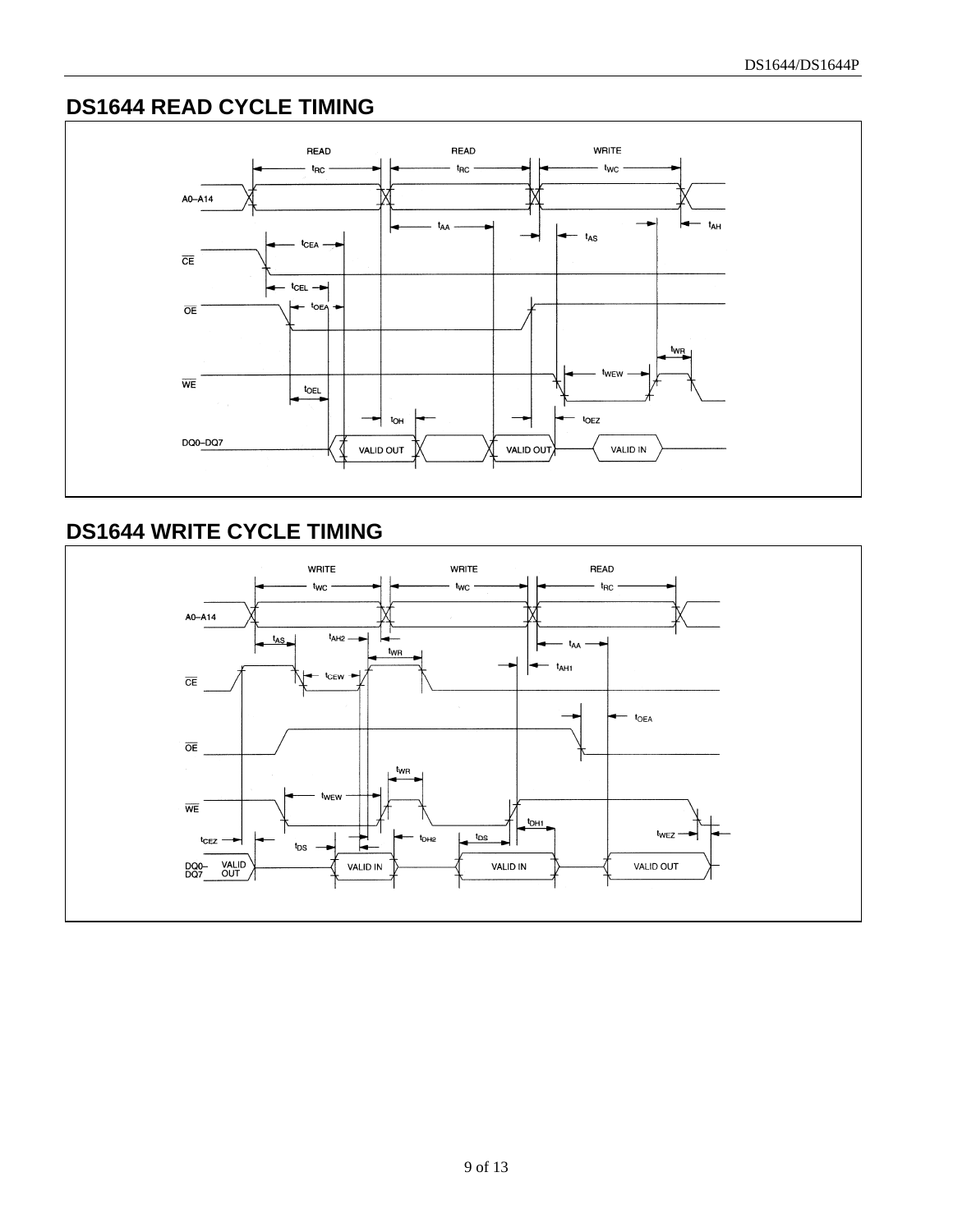# **POWER-DOWN/POWER-UP TIMING**



# **OUTPUT LOAD**

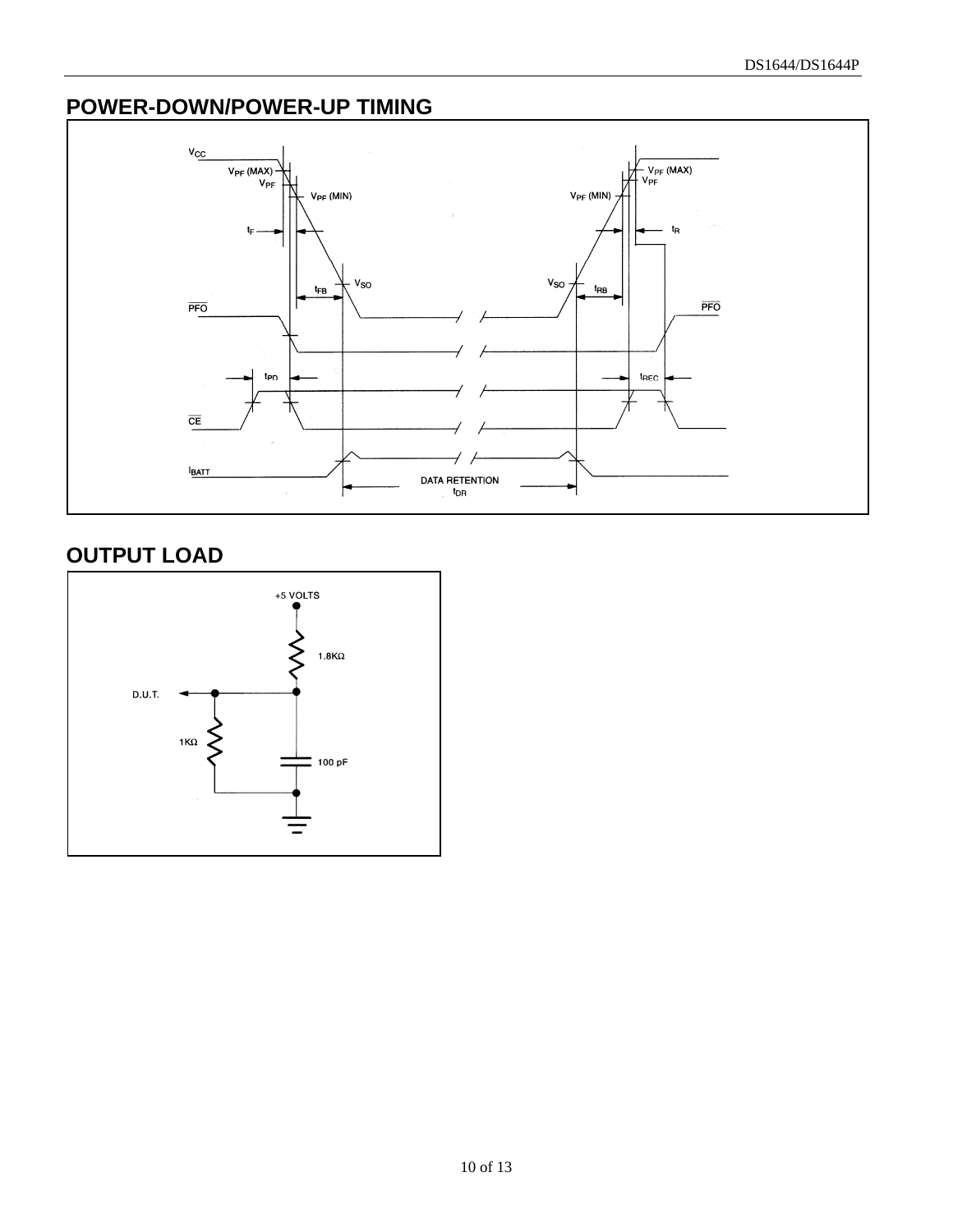# **NOTES:**

- 1. All voltages are referenced to ground.
- 2. Typical values are at  $25^{\circ}$ C and nominal supplies.
- 3. Outputs are open.
- 4. Data retention time is at  $25^{\circ}$ C and is calculated from the date code on the device package. The date code XXYY is the year followed by the week of the year in which the device was manufactured. For example, 9225 would mean the  $25<sup>th</sup>$  week of 1992.
- 5.  $t_{\text{AHI}}$ ,  $t_{\text{DHI}}$  are measured from WE going high.
- 6.  $t_{\text{A}H2}$ ,  $t_{\text{DH}2}$  are measured from CE going high.
- 7. Real-Time Clock Modules (DIP) can be successfully processed through conventional wave-soldering techniques as long as temperatures as long as temperature exposure to the lithium energy source contained within does not exceed  $+85^{\circ}$ C. Post solder cleaning with water washing techniques is acceptable, provided that ultrasonic vibration is not used.

In addition, for the PowerCap version:

- a. Dallas Semiconductor recommends that PowerCap Module bases experience one pass through solder reflow oriented with the label side up ("live - bug").
- b. Hand soldering and touch-up: Do not touch or apply the soldering iron to leads for more than 3 (three) seconds. To solder, apply flux to the pad, heat the lead frame pad and apply solder. To remove the part, apply flux, heat the lead frame pad until the solder reflows and use a solder wick to remove solder.

# **PACKAGE INFORMATION**

For the latest package outline information and land patterns, go to [www.maxim-ic.com/packages.](http://www.maxim-ic.com/packages)

| <b>PACKAGE TYPE</b> | <b>PACKAGE CODE</b> | DOCUMENT NO. |
|---------------------|---------------------|--------------|
| 28 FDIP             | $MDF28+3$           | 21-0245      |
| 34 PWRCP            | $PC2+2$             | 21-0246      |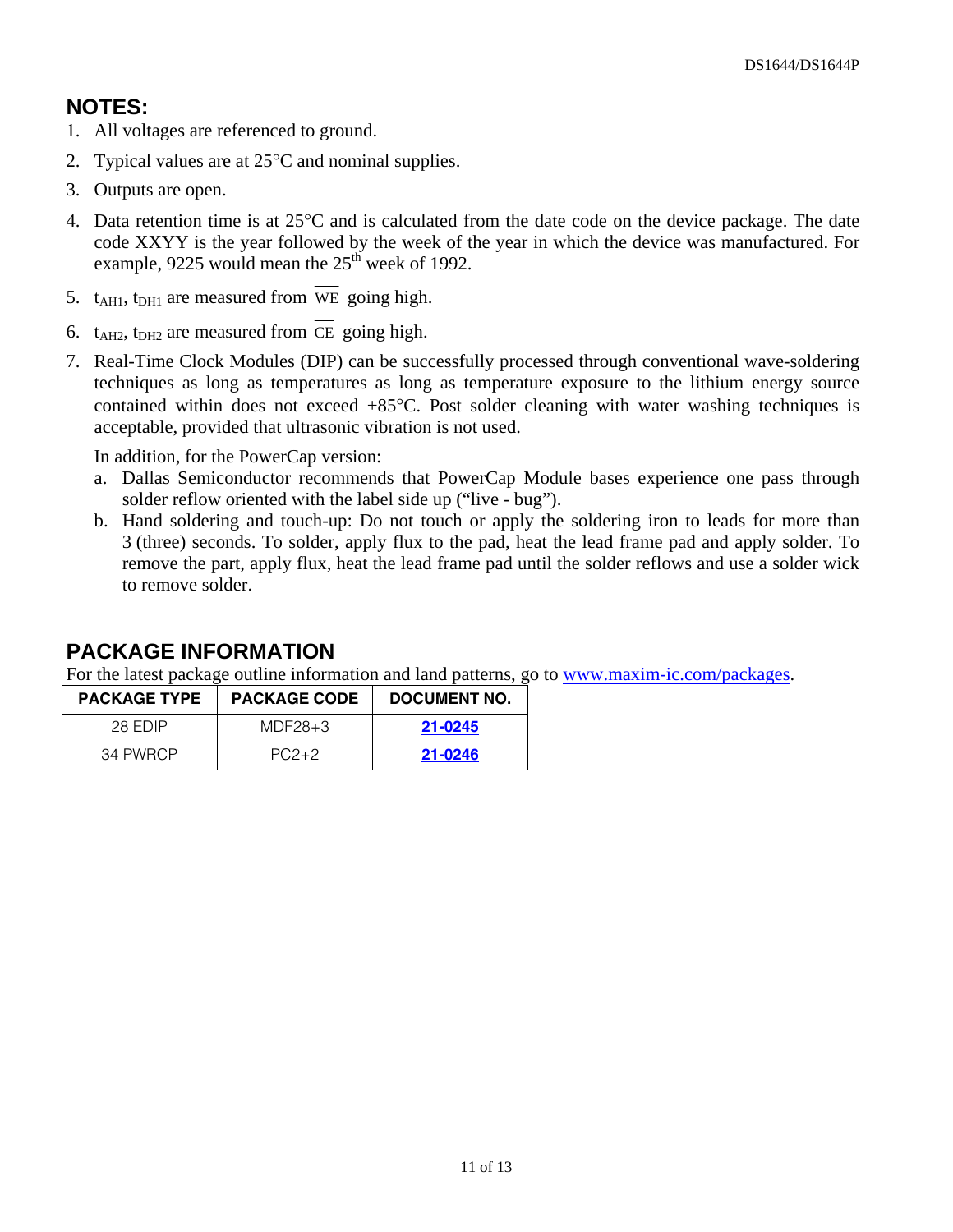#### **DS1644 28-PIN PACKAGE**



| <b>PKG</b> | <b>28-PIN</b> |            |
|------------|---------------|------------|
| DIM        | MIN           | <b>MAX</b> |
| A IN.      | 1.470         | 1.490      |
| ΜМ         | 37.34         | 37.85      |
| B IN.      | 0.715         | 0.740      |
| ΜМ         | 18.16         | 18.80      |
| C IN.      | 0.335         | 0.365      |
| MМ         | 8.51          | 9.27       |
| D IN.      | 0.075         | 0.105      |
| ΜМ         | 1.91          | 2.67       |
| E IN.      | 0.015         | 0.030      |
| ΜМ         | 0.38          | 0.76       |
| F IN.      | 0.140         | 0.180      |
| ΜМ         | 3.56          | 4.57       |
| G IN.      | 0.090         | 0.110      |
| ΜМ         | 2.29          | 2.79       |
| H IN.      | 0.590         | 0.630      |
| ΜМ         | 14.99         | 16.00      |
| J IN.      | 0.010         | 0.018      |
| MМ         | 0.25          | 0.45       |
| K IN.      | 0.015         | 0.025      |
| мм         | 0.38          | 0.64       |

#### **DS1644P**